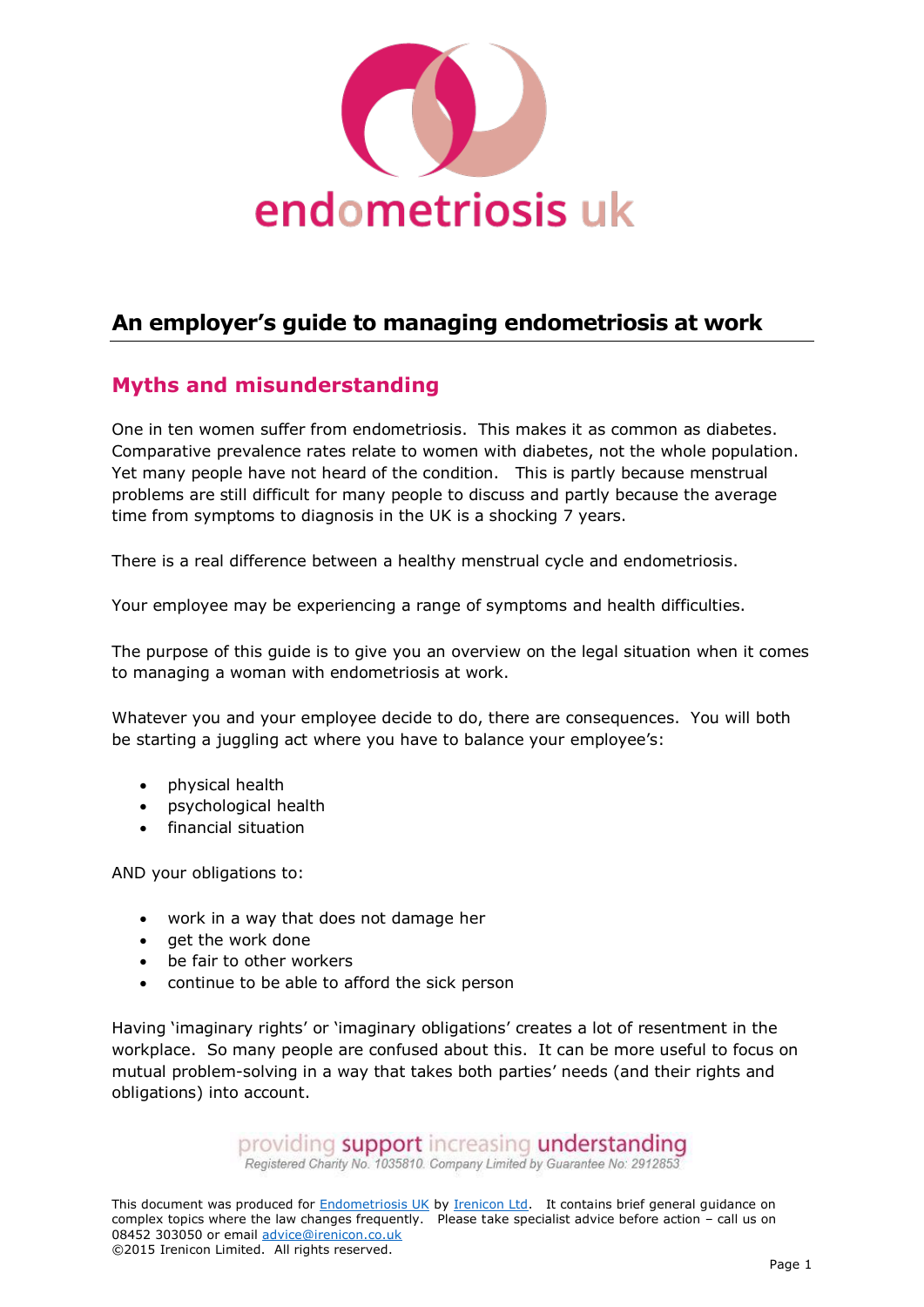

# **Sick pay**

We talk about 'sick pay', but in reality there are two types of sick pay.

### **Statutory sick pay**

This is not paid at the employee's normal rate of pay but at the statutory sick pay (SSP) rate - currently £88.45 per week. Use this link to check entitlement:

#### [https://www.gov.uk/statutory-sick-pay.](https://www.gov.uk/statutory-sick-pay)

SSP is not paid for the first three days of sickness and it runs out after 28 weeks. Selfemployed workers are not entitled to this, nor are employees who do not earn enough to pay National Insurance.

Employees must provide the necessary self-certification form, or GP 'fit note' (used to be called a 'sick note') if the absence is 7 days or more. Self-certification forms are often available in the GP surgery but can also be downloaded from:

[https://www.gov.uk/government/uploads/system/uploads/attachment\\_data/file/412139/](https://www.gov.uk/government/uploads/system/uploads/attachment_data/file/412139/SC2_12_14.pdf) [SC2\\_12\\_14.pdf](https://www.gov.uk/government/uploads/system/uploads/attachment_data/file/412139/SC2_12_14.pdf)

○ Intermittent sickness

Anyone with intermittent short term conditions can do badly out of this, since the initial three-day waiting period will be repeated for each absence unless the condition recurs within 28 days of the last absence. For some women with menstrual related problems such as endometriosis, the cycle of repetition can mean the sick leave is linked. For other sufferers of repeating conditions that are more erratic or on a longer cycle of repeats, the repeating three day 'nil payment' periods can be a real problem.

○ Long term sickness

Longer term sickness can result in the statutory sick pay period of 28 weeks expiring. After this you are no longer obliged to pay SSP and your employee will receive the appropriate benefit directly from the government. There is no carry forward or SSP entitlement so unused entitlement in one year cannot be added to another.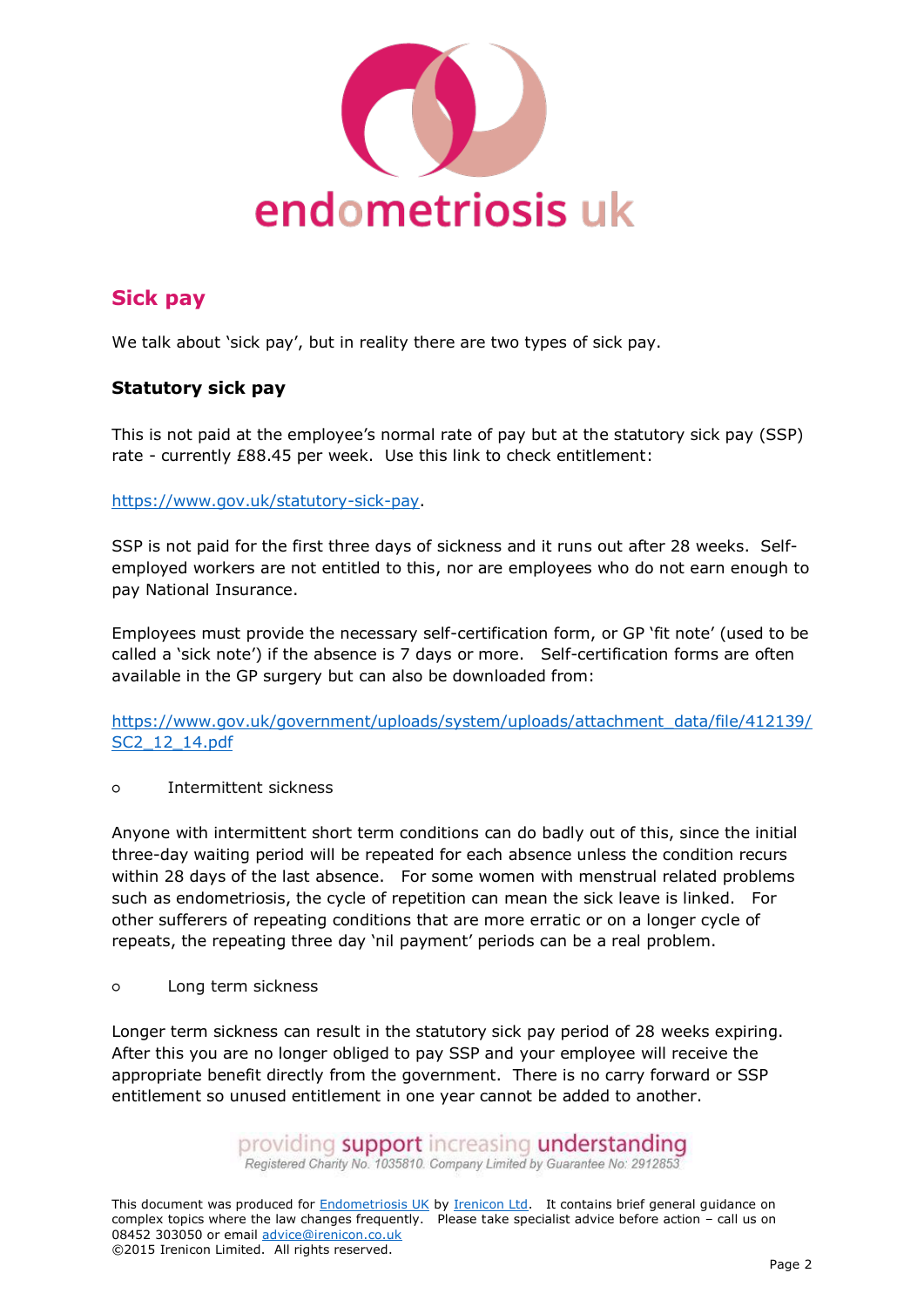

#### ○ Who bears the cost?

When SSP was first introduced, the employer paid the money through payroll but reclaimed it from the Government. Since 2014, SSP is paid and funded by the employer.

○ Zero hours contracts

There are complications around zero hours contracts since the 3-day waiting period for SSP is calculated against 'qualifying days', which are normally the days your employee is contracted to work. You may need to take advice on this from your payroll processor, or your accountant. But this does not mean people on zero hours are never entitled to SSP.

### **Employer's sick pay**

Many organisations contract to pay sick pay beyond SSP. There is no general legal requirement to do so, but once you have issued a contract saying you will pay more, then you should honour your own contract.

## **Data protection and confidentiality**

Information about your employee's health, or medical conditions is categorised as 'sensitive data' under the Data Protection Act.

Information about health means more than just medical reports and medical certificates - it also includes information held by you, which might be in emails between you and your employee or their manager or an occupational health advisor, as well as formal documents, computer records and physical file records.

### **Privacy**

Your employee is entitled to refuse to disclose information about her health. You cannot force her to agree to disclose her medical history or information.

However, if she needs special arrangements at work then she would be unwise to refuse to support her claim with some medical evidence if asked.

providing **support** increasing **understanding**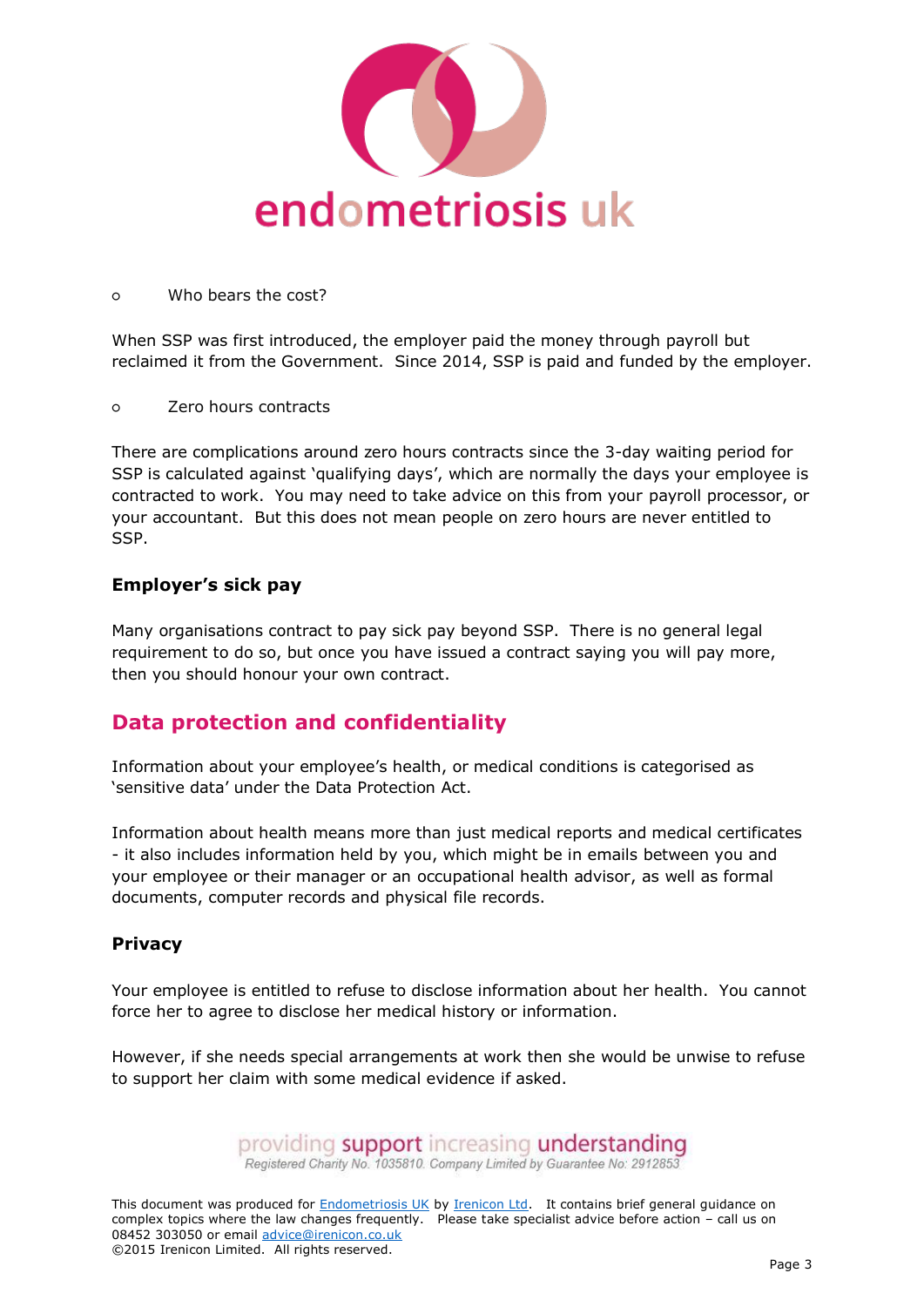

Many women are concerned about data privacy in general, and the sharing of health information in particular. These concerns are often the reason for an initial refusal – particularly as endometriosis is a very personal and feminine condition. Many women refuse because they do not want their colleagues to know the details of their medical condition. You should not be permitting the unauthorised sharing of personal data in any event.

Sensitive data is more tightly restricted than ordinary personal data and despite the fact that many organisations do not really know much about this, it is possible to arrive at something that respects your employee's rights to privacy, but gives the necessary information to those individuals who **need** to know.

You may find it helpful to read the relevant employment code [\(Quick guide to](https://ico.org.uk/media/for-organisations/documents/1128/quick_guide_to_the_employment_practices_code.pdf)  [employment practices code\)](https://ico.org.uk/media/for-organisations/documents/1128/quick_guide_to_the_employment_practices_code.pdf). [It can be found at https://ico.org.uk/media/fororganisations/documents/1128/quick\_guide\_to\_the\_employment\_practices\_code.pdf]

Make some notes about:

- who needs to know the full extent of the medical condition?
- how and where will this information be held
- do some people simply need to know your employee has a medical condition? (not what it is)
- who are they?
- who doesn't need to know anything at all?
- Communication plan

It can be helpful to work with your employee to create a 'communication plan' that avoids rumour and speculation. This is particularly useful if you are agreeing to flexibility or working arrangements that co-workers need to support.

It should contain:

 A medical fact file (securely held) for those who need the full facts. Most people have very limited knowledge of how specific medical conditions affect other people. Unless we have been unfortunate enough to have that condition, or have a close friend or relative with that condition, we tend to vastly underestimate what is needed to cope with it.

> providing support increasing understanding Registered Charity No. 1035810. Company Limited by Guarantee No: 2912853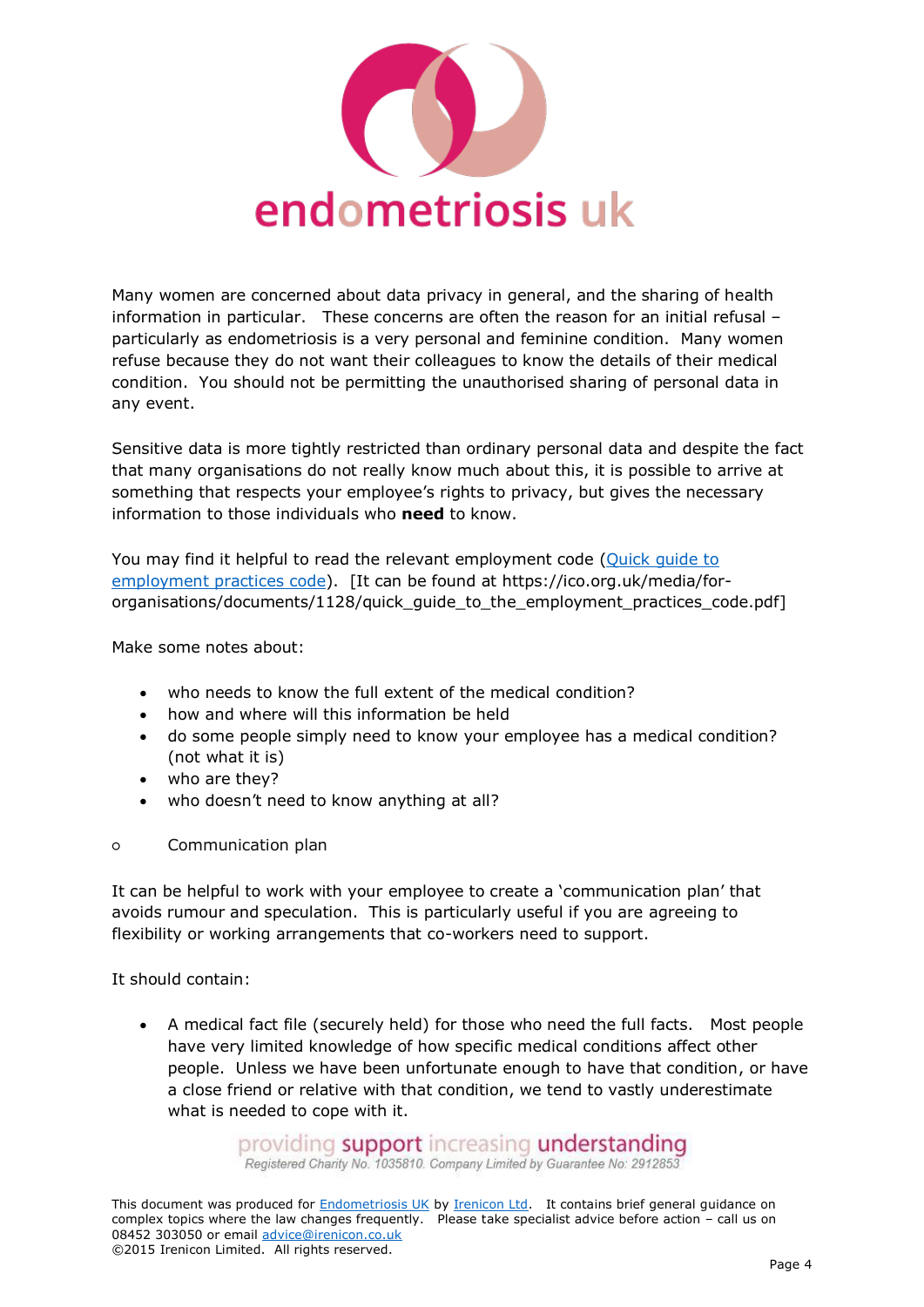

- A simple overview of your employee's specific condition and a list of people (if any) who need to know about that, along with an agreed statement of what they will be told including:
	- o A statement this is not to be shared beyond them
	- o A reminder of their obligations on confidentiality
	- o Who to contact if they have problems or need to know more
- A brief statement about the fact your employee has a medical problem that means their working arrangements will not always be identical to others.

You need to agree with your employee who needs the first category of information (complete), who needs the second (overview) and who needs just to know there is an arrangement.

Whilst you cannot do much to affect how naturally empathetic your team are, you can do something to provide those that need to know with information that will allow them to avoid tactless and hurtful remarks such as 'are you really that ill?'.

The 'you don't look ill to me' problem is a common one for anyone suffering from diseases that cannot be clearly seen. These are known as invisible illnesses and it causes particular trauma to people with conditions that are not visible to ordinary people to constantly be challenged on whether they are faking it. You should avoid putting your employee in a position where she feels she has to justify her arrangements or disclose her medical data in order to 'prove' she is not malingering.

## **Endometriosis and employment law**

### **Equality and Disability**

○ Disability

A person has a disability if she has a physical or mental impairment which has a substantial and long-term adverse effect on her ability to carry out normal day-to-day activities.

If that condition prevents her from carrying out day-to-day tasks (even if this is not every day but a repeat cycle), then she may be entitled to the protection of the Equality Act.

providing **support** increasing **understanding**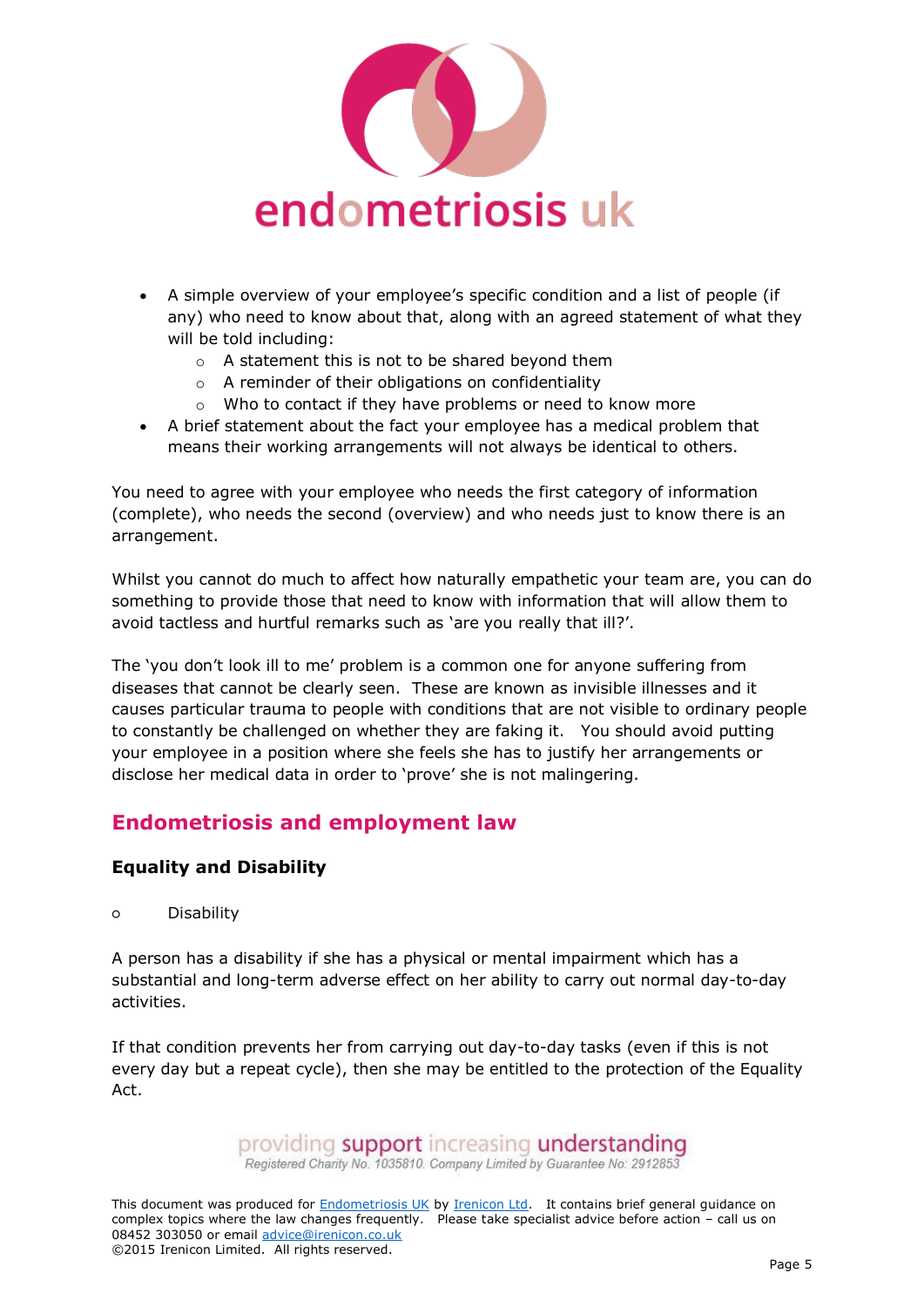

'Substantial' is an important word. It is entirely possible that two women with endometriosis will fall on either side of that definition because of the extent of the effect the condition causes.

○ Reasonable adjustments

Your employee is entitled to put in a request for adjustments that would enable her to continue working or would reduce the disadvantage suffered as a result of her disability.

Sometimes it can feel to you as if a request for a disability adjustment really means:

- I am very ill
- give me what I need
- you should pay
- I will then do what I want when I feel able to

If you are feeling this way, then it probably means that you and your employee have work to do before you can arrive at a decision on what needs to be done.

Disability rights (including adjustments) are quite clearly set out by the Equality and Human Rights Commission on their web site [\(EHRC\).](http://www.equalityhumanrights.com/your-rights/employment/work-place-adjustments)

You may find it helpful to start with:

- Finding out more about the condition and its *typical* effects on someone at work
- Finding out whether your employee is at the worse or better end of this spectrum
- Looking at their absence level compared to colleagues
- Looking at the effect this has had on the business in terms of what steps you can take to cover this, cost incurred, effect on deadlines, cover, etc.
- Where the pressure points really are
- What could be changed
	- o Give it to someone else
	- o Change duties
	- o Reduce/change hours
	- o Home working
	- o Special equipment
	- o Something else?
- Would this make a difference?

## providing support increasing understanding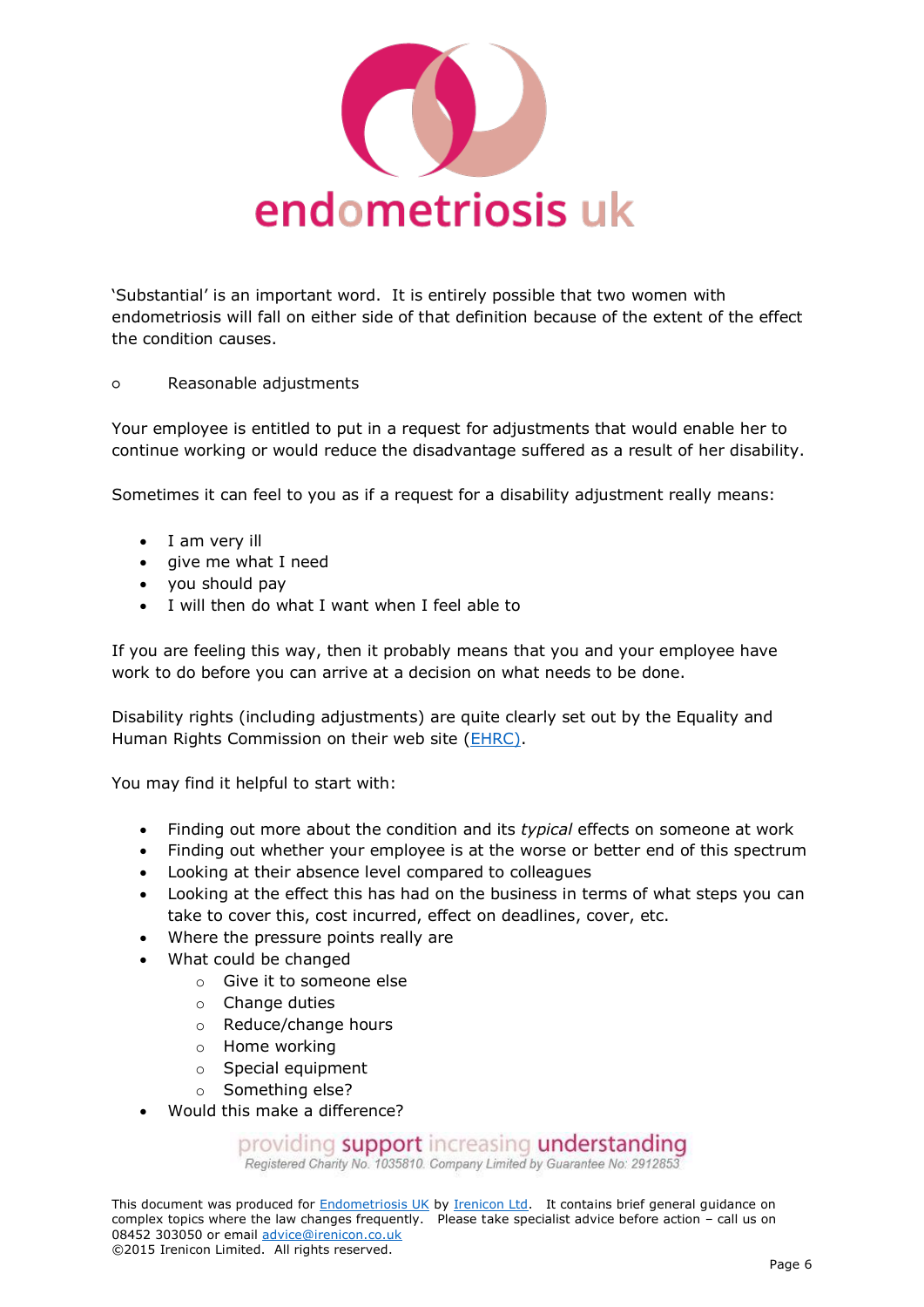

What would it cost?

You may want to compare the cost of any adjustments to the cost of recruiting and training a replacement. Adjustments are not necessarily bad value compared to the alternatives.

You are obliged to grant a request for a reasonable adjustment. If you are thinking of refusing or suggesting an alternative, please take advice before you arrive at a decision.

Occupational Health

If you have concerns about your employee's health and safety at work, or need a formal assessment of whether there is a disability that affects her ability to carry out day to day tasks, you will need an occupational health report.

A GP can certify that your employee suffers from endometriosis but they have limited ability to help with what adjustments might be useful. Neither they nor a consultant specialising in gynaecology can advise on what would help and avoid health and safety problems in the workplace.

Not all occupational health consultants are fully familiar with endometriosis and it is often necessary for the various medical practitioners to work together, with your employee's consent, to collect the appropriate data and make recommendations.

○ Sex discrimination

Certain medical conditions are more prevalent in one gender than another. If for example you are a woman with a recurring gynaecological condition, you would be expected to be treated similarly to a man with a recurring heart condition that required the same amount of time off work or working from home.

If a man and a woman are both disabled you would still expected them to be treated in the same way when it comes to sick leave, etc.

Organisations can sometimes have unconscious biases when it comes to illnesses – giving months off to an injured rugby-playing man because the boss happens to be a rugby fan, whilst dismissing women who are off sick 'too much'.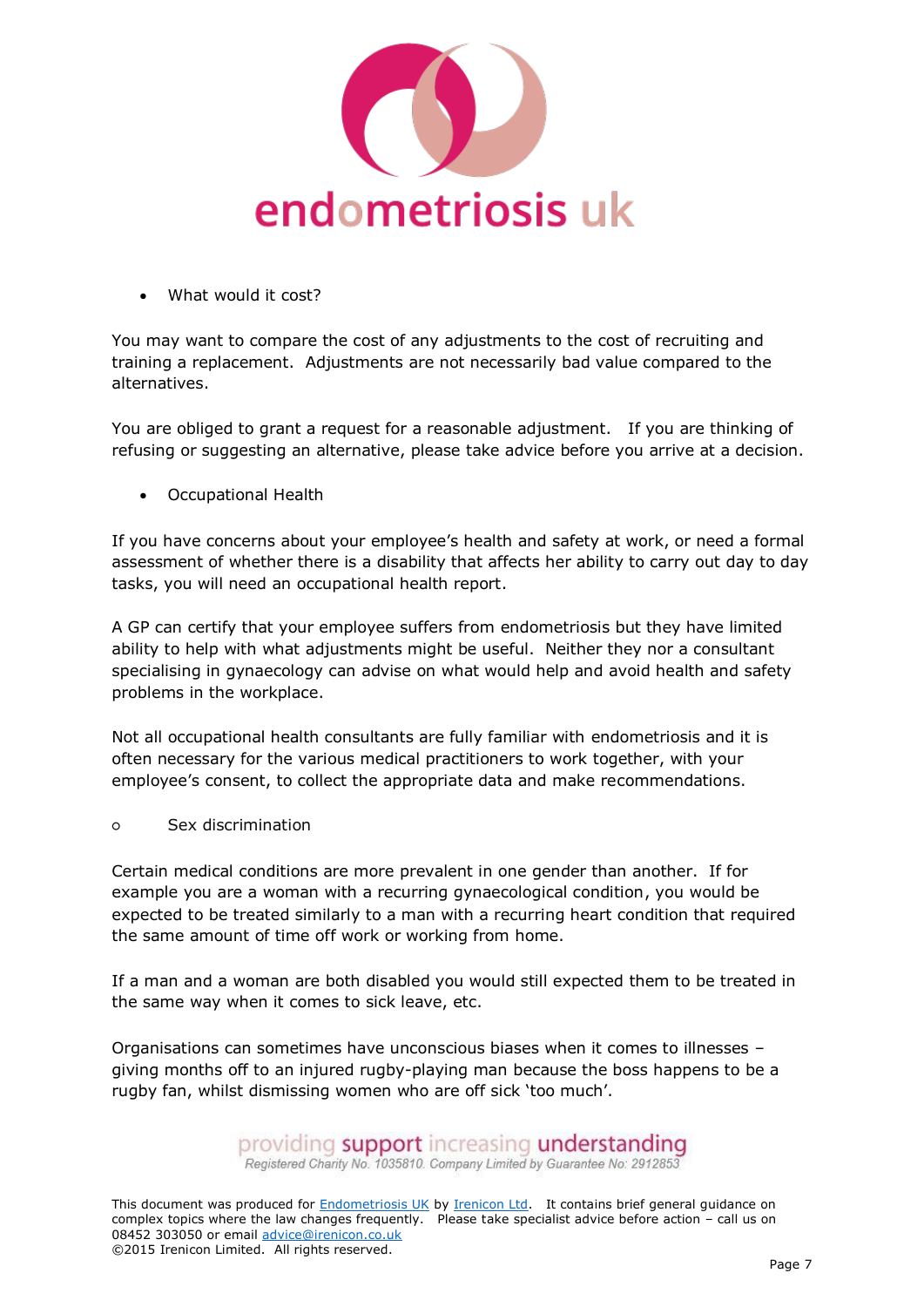

Try to stand back and check carefully how colleagues are treated when it comes to sickness, exploring whether there may be conscious or unconscious patterns of tolerance or lack of tolerance.

Endometriosis may cause fertility problems in many women. Time off for treatment related to infertility can be directly related to pregnancy and if your employee is having time off for this purpose, she may have separate protection at some stages. If so, she must not be subject to a detriment for doing this. There is no need for a male comparator at this stage.

If you are not sure if your employee is having fertility related treatment and tests or general diagnostic tests or treatments, you should make sure you have up to date and appropriate medical information before taking *any* action about this.

# **Ordinary flexible working request**

There is a real difference between an employee making a request for reasonable adjustments under the Equality Act, and making a flexible working request.

All employees have the right to make flexible working requests – but employers are not obliged to grant them, simply to consider them. This is less of an obligation than when she makes a disability adjustment request (see earlier).

If your employee is not disabled (or unwilling to disclose the fact or agree to an occupational health report) she can make a general flexible working request.

Although the statutory wording is "flexible working", she cannot apply under the statute to work 'flexibly' as most us would understand the word – i.e. variable hours that she chooses. She can apply under the statute to *change* work location or *change* work hours to some other specific place or work pattern. These are normally permanent rather than temporary changes.

○ Location or hours?

Many 'flexible working requests' are in fact requests to work at home. To the individual this may also mean a request to work only when they are well. To most bosses, this request is a request to work the **same** hours from another location.

providing **support** increasing **understanding**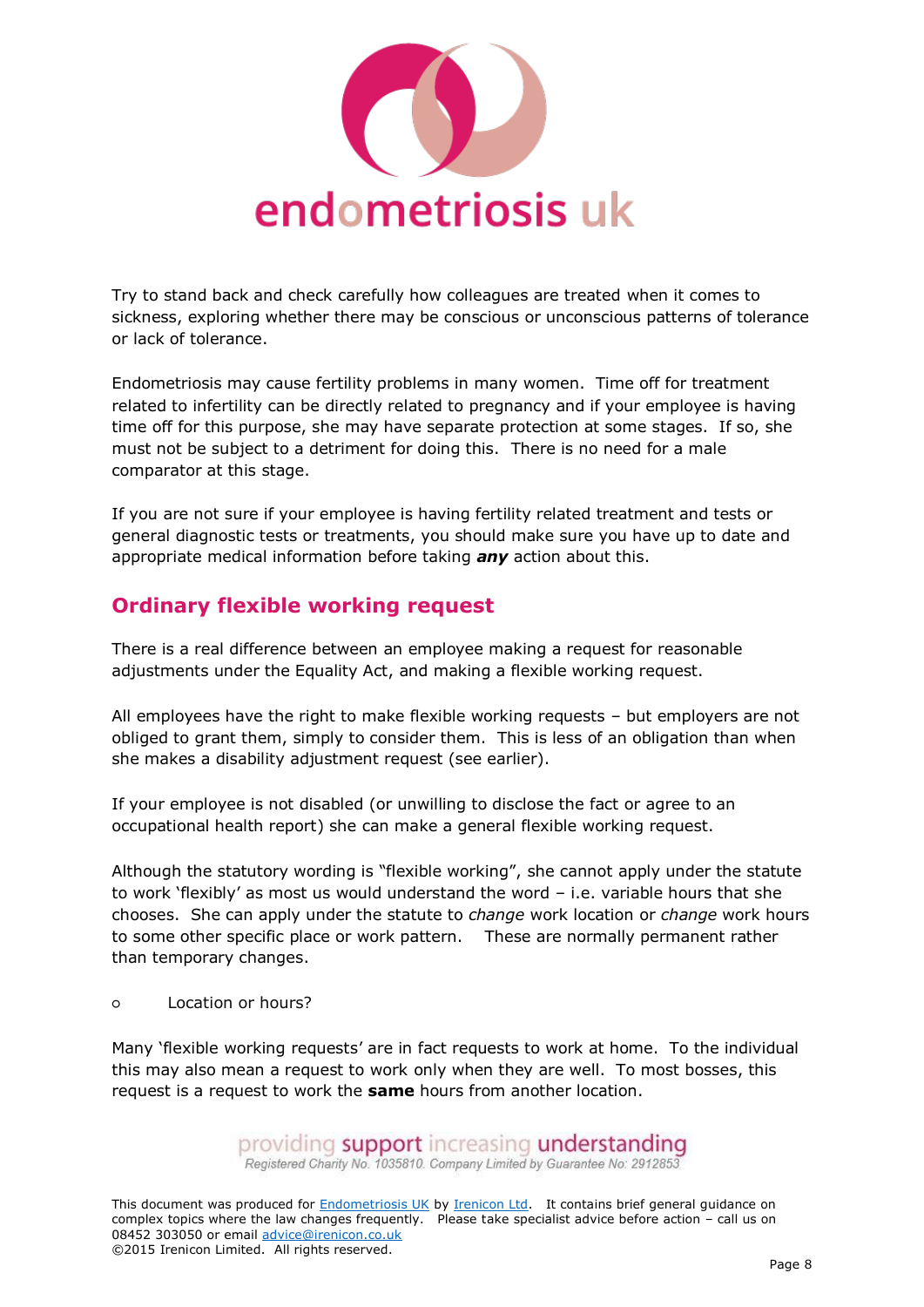

Be absolutely clear about what is being agreed to. This will avoid arguments and disappointments around availability at a later date.

#### ○ Data security

If your employee does not have a place to work or store your data securely, then you and she may not be able to lawfully comply with the Data Protection Act. This applies to personal data. You can often create secure workspaces 'in the cloud'. This is not as expensive or difficult as it was even a few years ago.

#### ○ Annual hours

This is where an employee contracts to work a total number of hours in the year. This can be more flexible for you both, and can be a useful solution.

#### ○ Duties

Changing duties may be appropriate to prevent injury, or to allow someone who can't attend reliably to get out of highly deadline driven tasks and into more routine ones.

#### ○ Measures of success

Many bosses are nervous about having employees work from home or flexibly. This is particularly true if you don't have ways of measuring whether the job is being done properly. If you can think of some simple measures of success – or adapt some that already exist in your workplace – this can radically improve how this works out.

### ○ Regular communication cycles

Home based and 'flexible hours' employees are often suspected of not doing enough work – simply because they can't be seen. Make sure you pre-book regular communication slots with your employee  $-$  by phone, skype or office visits  $-$  where you review their work and update her on what is going on. Never assume she knows what is going on.

providing support increasing understanding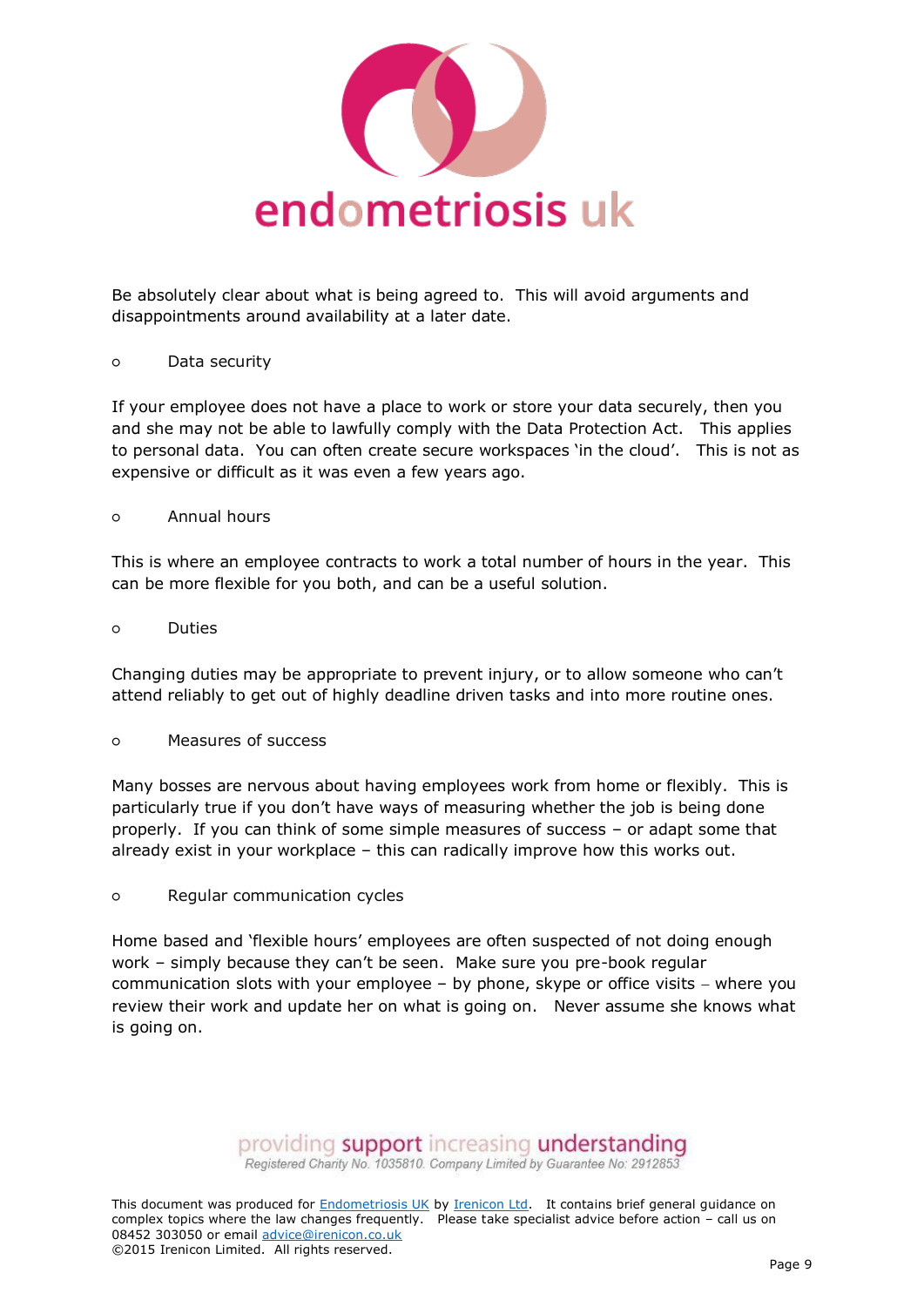

#### ○ Cost

If you are agreeing to a reduction in hours then deal specifically with how this will impact pay. If you are agreeing to a change in duties, deal expressly with whether this will change the hourly or pay rate.

○ Supporters

If your employee needs the support of key individuals to provide cover or alter their work to support her request, ask her permission to talk to them about this and work out how this might work.

### **Sickness and holidays**

If your employee falls sick during annual leave she is entitled to request having her holiday back to you in exchange for sick leave. That would mean pay for the period would be at the appropriate sick pay rate.

You need to make sure she takes her full statutory annual leave entitlement (currently 28 days for a five day a week worker) during your holiday year.

Annual leave is viewed as part of health and safety compliance. Do not allow your employee to fail to take their basic entitlement – often loyal but sick individuals will offer this, but in the long run it is not only unlawful but it will damage their health and put them at risk of injury, and you are risk of litigation if things go wrong.

There are limited provisions to carry holiday forward and many organisations will not permit it. Disabled or long term sick employees have more flexibility to require this.

### **Benefits and credits**

Benefits, tax credits and allowances are changing very rapidly and it is a good idea to encourage your employee to check each year what she is entitled to and how to apply. Sometimes varying the hours contracted for (with consent) can make a radical difference to how much she earns without costing you a great deal.

providing support increasing understanding